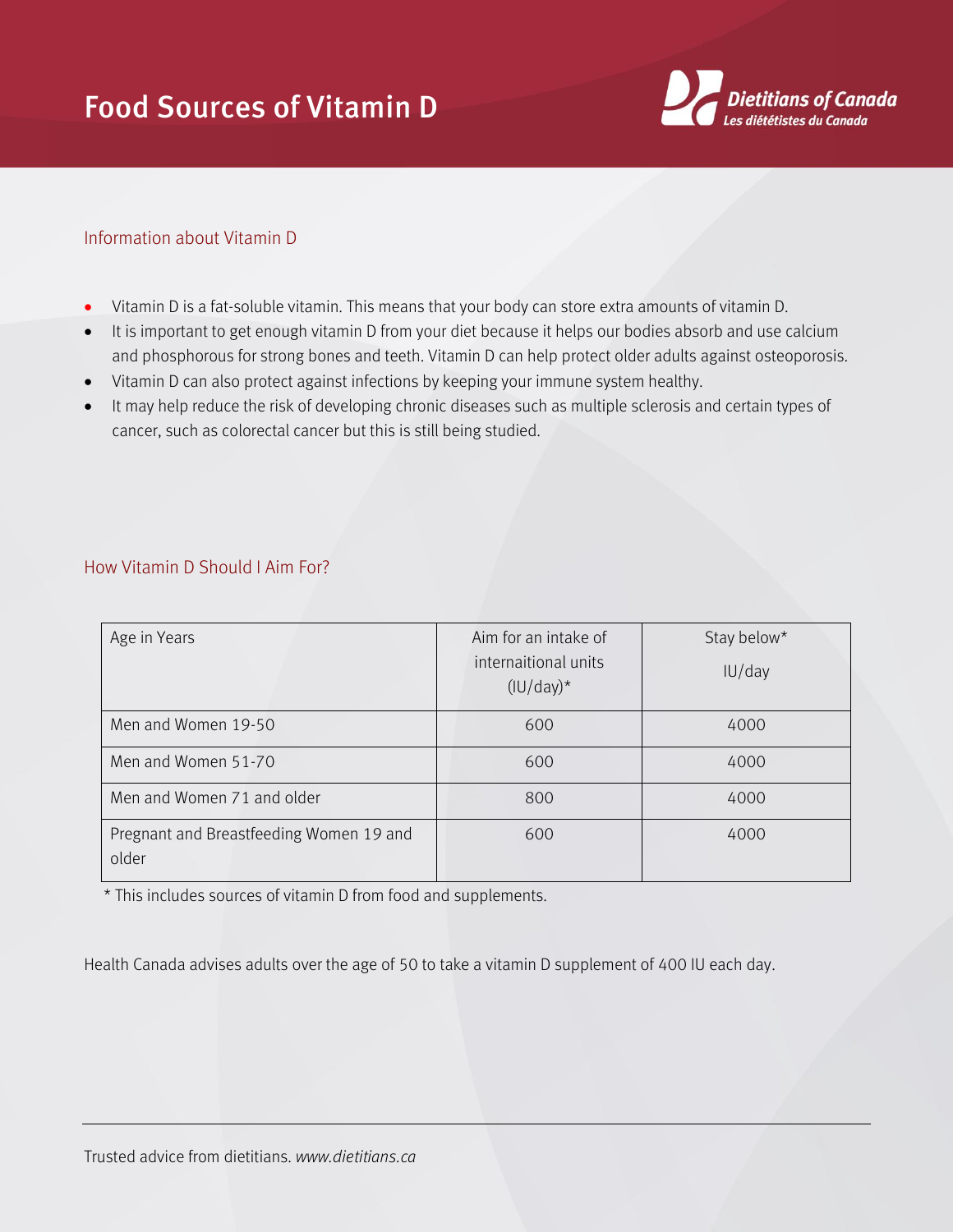

## Vitamin D Content of Some Common Foods

Vitamin D is not found naturally in many commonly consumed foods. In Canada, some foods such as milk, soy or rice beverages and margarine have vitamin D added to them. Good food sources of vitamin D include certain kinds of fish, egg yolks and milk. The following table will show you foods that are a source of vitamin D.

| Food                                                   | <b>Serving Size</b>                                    | Vitamin D (IU) |
|--------------------------------------------------------|--------------------------------------------------------|----------------|
| Vegetables and Fruit                                   | This food group contains very little of this nutrient  |                |
| Orange juice, fortified with vitamin D                 | 125 mL $(1/2$ cup)                                     | 50             |
| <b>Grain Products</b>                                  | This food group contains very little of this nutrient. |                |
| Milk and Alternatives                                  |                                                        |                |
| Soy beverage, fortified with vitamin D                 | 250 mL (1 cup)                                         | 86             |
| Milk (3.3 % homo, 2%, 1%, skim, chocolate milk)        | 250 mL (1 cup)                                         | 103-105        |
| Skim milk powdered                                     | 24 g (will make 250 mL of<br>milk)                     | 103            |
| Yogurt (plain, fruit bottom), fortified with vitamin D | 175 g (3/4 cup)                                        | 58-71          |
| <b>Meat and Alternatives</b>                           |                                                        |                |
| Egg, yolk, cooked                                      | 2 large                                                | 57-88          |
| Pork, various cuts, cooked                             | 75 g (2 1/2 oz)                                        | $6 - 60$       |
| Deli meat (pork, beef, salami, bologna)                | 75 g (2 1/2 oz)/ 3 slices                              | 30-54          |
| Beef liver, cooked                                     | 75 g $(2 \frac{1}{2}$ oz)                              | 36             |
| Fish and Seafood                                       |                                                        |                |
| Salmon, sockeye/red, canned, cooked or raw             | 75 g (2 1/2 oz)                                        | 394-636        |
| Salmon, humpback/pink, canned, cooked or raw           | $75 g (2 \frac{1}{2} oz)$                              | 392-447        |
| Salmon, coho, raw or cooked                            | 75 g (2 1/2 oz)                                        | 338-422        |